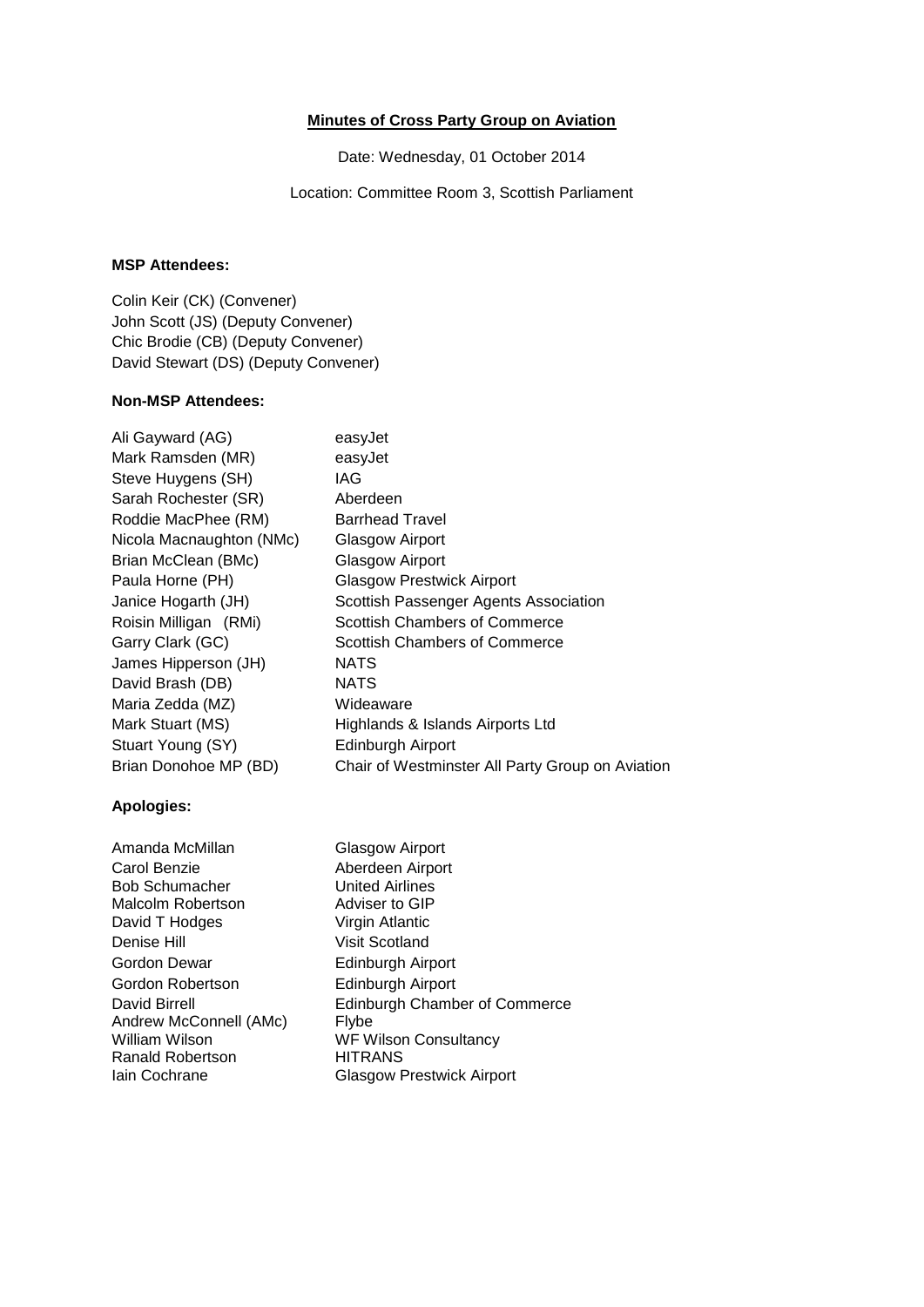| Description                                                                                                                                                                                 | <b>Discussion points</b>                                                                                                                                                                                                                                                                                                                                                                                                                                                                                                                                                                                                                                                                                                                                                                                                                                                                                                                                                                                                                                                                                                                                                                                                                                                                                                                                                                                             | Action                                          |
|---------------------------------------------------------------------------------------------------------------------------------------------------------------------------------------------|----------------------------------------------------------------------------------------------------------------------------------------------------------------------------------------------------------------------------------------------------------------------------------------------------------------------------------------------------------------------------------------------------------------------------------------------------------------------------------------------------------------------------------------------------------------------------------------------------------------------------------------------------------------------------------------------------------------------------------------------------------------------------------------------------------------------------------------------------------------------------------------------------------------------------------------------------------------------------------------------------------------------------------------------------------------------------------------------------------------------------------------------------------------------------------------------------------------------------------------------------------------------------------------------------------------------------------------------------------------------------------------------------------------------|-------------------------------------------------|
| <b>ITEM 1: Welcome and</b><br>apologies                                                                                                                                                     |                                                                                                                                                                                                                                                                                                                                                                                                                                                                                                                                                                                                                                                                                                                                                                                                                                                                                                                                                                                                                                                                                                                                                                                                                                                                                                                                                                                                                      |                                                 |
| <b>ITEM 2: Approval of draft</b><br>minutes from May meeting                                                                                                                                |                                                                                                                                                                                                                                                                                                                                                                                                                                                                                                                                                                                                                                                                                                                                                                                                                                                                                                                                                                                                                                                                                                                                                                                                                                                                                                                                                                                                                      | <b>AGREED by</b><br><b>Cross Party</b><br>Group |
| <b>ITEM 3: Matters arising</b>                                                                                                                                                              |                                                                                                                                                                                                                                                                                                                                                                                                                                                                                                                                                                                                                                                                                                                                                                                                                                                                                                                                                                                                                                                                                                                                                                                                                                                                                                                                                                                                                      | <b>None</b>                                     |
| <b>ITEM 4: Brian Donohoe MP</b><br>Discussion on London<br>capacity debate<br>Current work of All<br>Party Group on<br>Aviation at<br>Westminster<br>General update on<br>aviation industry | - Immensely important to have country-wide<br>dialogue on aviation.<br>- Important to stress importance of south east<br>capacity and further long-haul opportunities.<br>- 'Boris Island' is not a popular idea.<br>Resistance from local population would rule<br>this plan out.<br>- BD prefers option for third runway at LHR<br>and said the industry must look long-term into<br>the next 40 years.<br>- In his personal opinion BD supports abolition<br>of APD in staged way over two Westminster<br>terms with 50% in 1 $^{\rm st}$ term and abolition in 2 <sup>nd</sup><br>term. Advised that further discussion required<br>at party level on this.<br>- Further public education required on what<br>APD is and its effects.<br>- Discussed ongoing interest in commercial<br>development of RAF Northolt, particularly for<br>smaller aircraft.<br>- JS stated interest in RAF Northolt idea and<br>asked BD to reiterate his stance on abolishing<br>or devolving APD.<br>- CK also focused on Northolt and what<br>incentive would be for carriers in Scotland to<br>use Northolt and for passengers to fly there<br>instead of LHR hub.<br>- Importance of a hub airport emphasised by<br>BMc who said that LHR services over 70<br>destinations that other airports don't.<br>- Political pressure must continue as APD<br>issue needs to be addressed.<br>- CB focused on the newly-created Smith |                                                 |